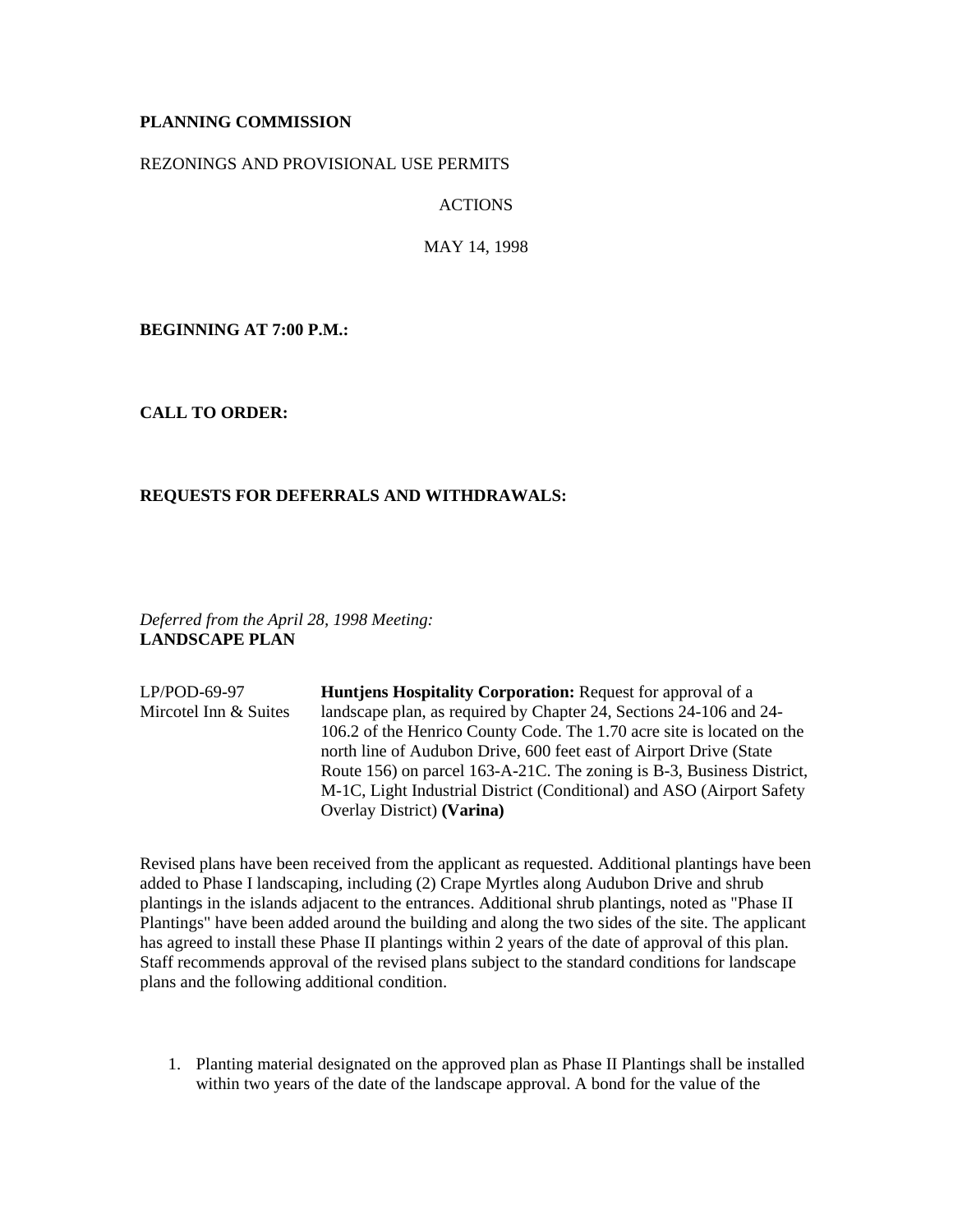installation of the Phase II plantings shall be posted prior to the issuance of the final Certificate of Occupancy.

# **(Staff Report by Leslie News)**

**ACTION:** Approved

#### THREE CHOPT:

C-27C-98 **Jay M. Weinberg for Summit Properties Partnership, L.P.:** Request to conditionally rezone from A-1 Agricultural District to B-3C Business District (Conditional), R-5C General Residence District (Conditional) and R-6C General Residence District (Conditional), part of Parcel 36-A-43, 46, and 47, and Parcel 36-A-45, containing 35.18 acres, located at the northeast intersection of W. Broad Street (U.S. Route 250) and Old Gayton Road. An automobile dealership, retail, and multifamily uses are proposed. The business use will be controlled by proffered conditions and zoning ordinance regulations. The R-5 District permits densities up to 14.52 units gross density per acre. The R-6 District permits densities up to 19.80 units gross density per acre. The Land Use Plan recommends Mixed Use Development. The site is also in the West Broad Street Overlay District. **(Staff presentation by John Merrithew)**

**ACTION:** Recommend approval

C-28C-98 **Jay M. Weinberg for Stor-All:** Request to conditionally rezone from B-3C Business District (Conditional) to M-1C Light Industrial District (Conditional), part of Parcel 47-A-21, containing 6.921 acres, located on the south side of W. Broad Street (U.S. Route 250) at the ramp to Interstate 64. A mini-storage warehouse is proposed. The use will be controlled by proffered conditions and zoning ordinance regulations. The Land Use Plan recommends Commercial Concentration development. The site is also in the West Broad Street Overlay District. **(Staff presentation by John Merrithew)**



**ACTION:** Recommend approval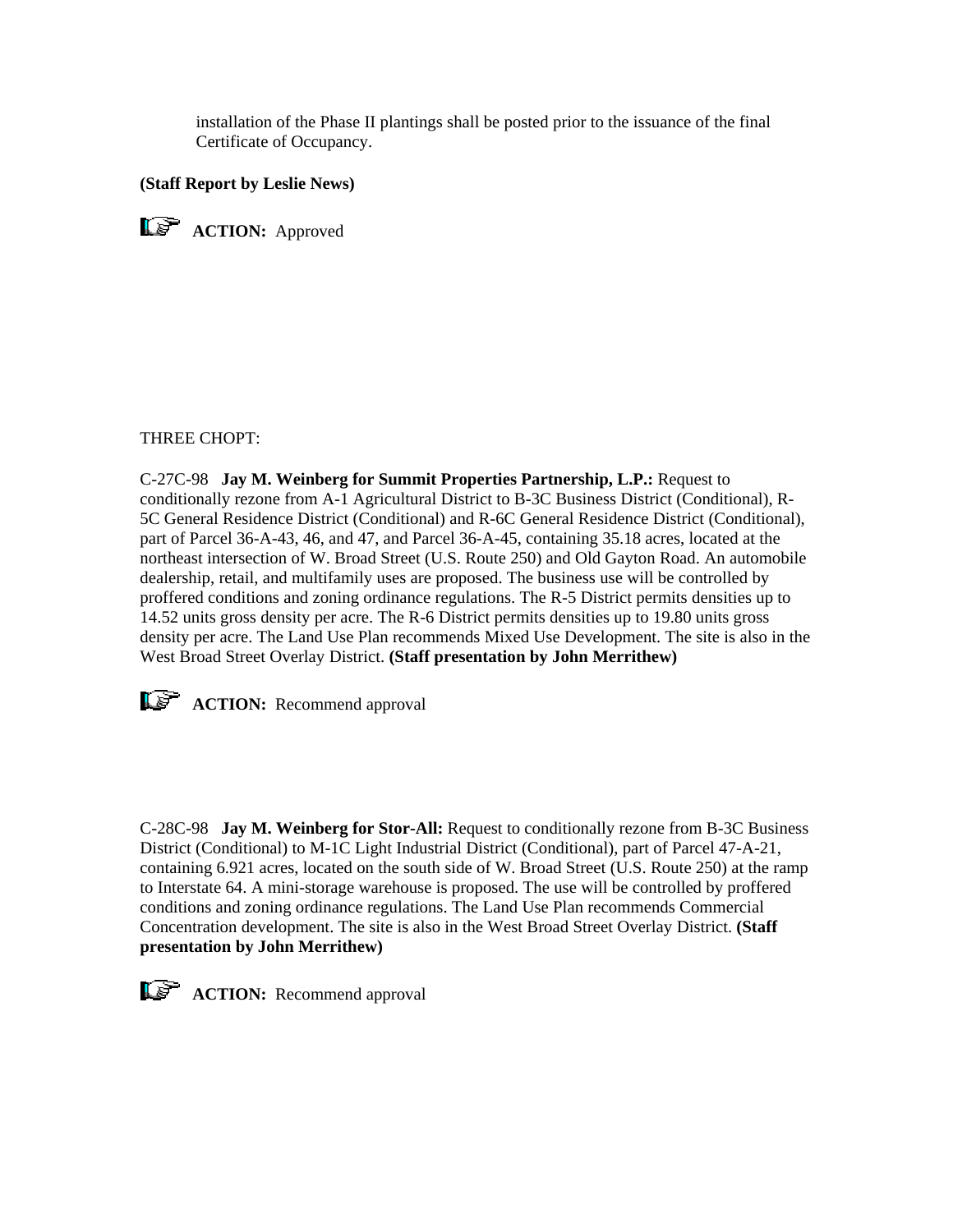C-29C-98 **Ralph L. Axselle, Jr. and Andrew M. Condlin for Forest City Development & Pruitt Associates:** Request to conditionally rezone from A-1 Agricultural District to B-3C Business District (Conditional), Parcels 36-A-26, 27, 28, 29, 30, 31, 32, 34A, 35A, 36, 37, 38 and pt. of Parcels 36-A-13 and 15, containing 147.20 acres, located on the north line of W. Broad Street (U.S. Route 250) 410' west of Pouncey Tract Road. A retail, mixed use development is proposed. The use will be controlled by proffered conditions and zoning ordinance regulations. The Land Use Plan recommends Mixed Use Development. The site is also in the West Broad Street Overlay District. **(Staff presentation by Nancy Gardner)**



**ACTION:** Recommend approval

# TUCKAHOE:

C-31C-98 **Ralph L. Axselle, Jr. or Andrew M. Condlin for Sigma Development:** Request to conditionally rezone from A-1 Agricultural District to B-2C Business District (Conditional), part of Parcel 56-A-62, containing 7.956 acres, fronting on the south line of Church Road approximately 200' east of its intersection with Pump Road and on the east line of Pump Road 200' south of Church Road. Retail use is proposed. The use will be controlled by proffered conditions and zoning ordinance regulations. The Land Use Plan recommends Commercial Concentration. (**Staff presentation by Lee Yolton)** 



**ACTION:** Deferred to June 11, 1998

C-32C-98 **Jay M. Weinberg for Gaskins Centre, L.C.:** Request to conditionally rezone from R-2 One Family Residence District to R-3C One Family Residence District (Conditional), RTHC Residential Townhouse District (Conditional) and R-5C General Residence District (Conditional), Parcels 99-A-12, 41 and 42, containing 54.748 acres, located at the southeast intersection of Patterson Avenue (State Route 6) and Gaskins Road. Residential townhouses, attached condominiums, 4-story condominiums for seniors and single family homes for seniors are proposed. The R-3, RTH, and R-5 Districts permit densities up to 3.96, 9.0, and 14.52 units gross density per acre respectfully. The Land Use Plan recommends Suburban Residential 1 development, 1.0 to 2.4 units net density per acre. ( **Staff presentation by Lee Yolton)**

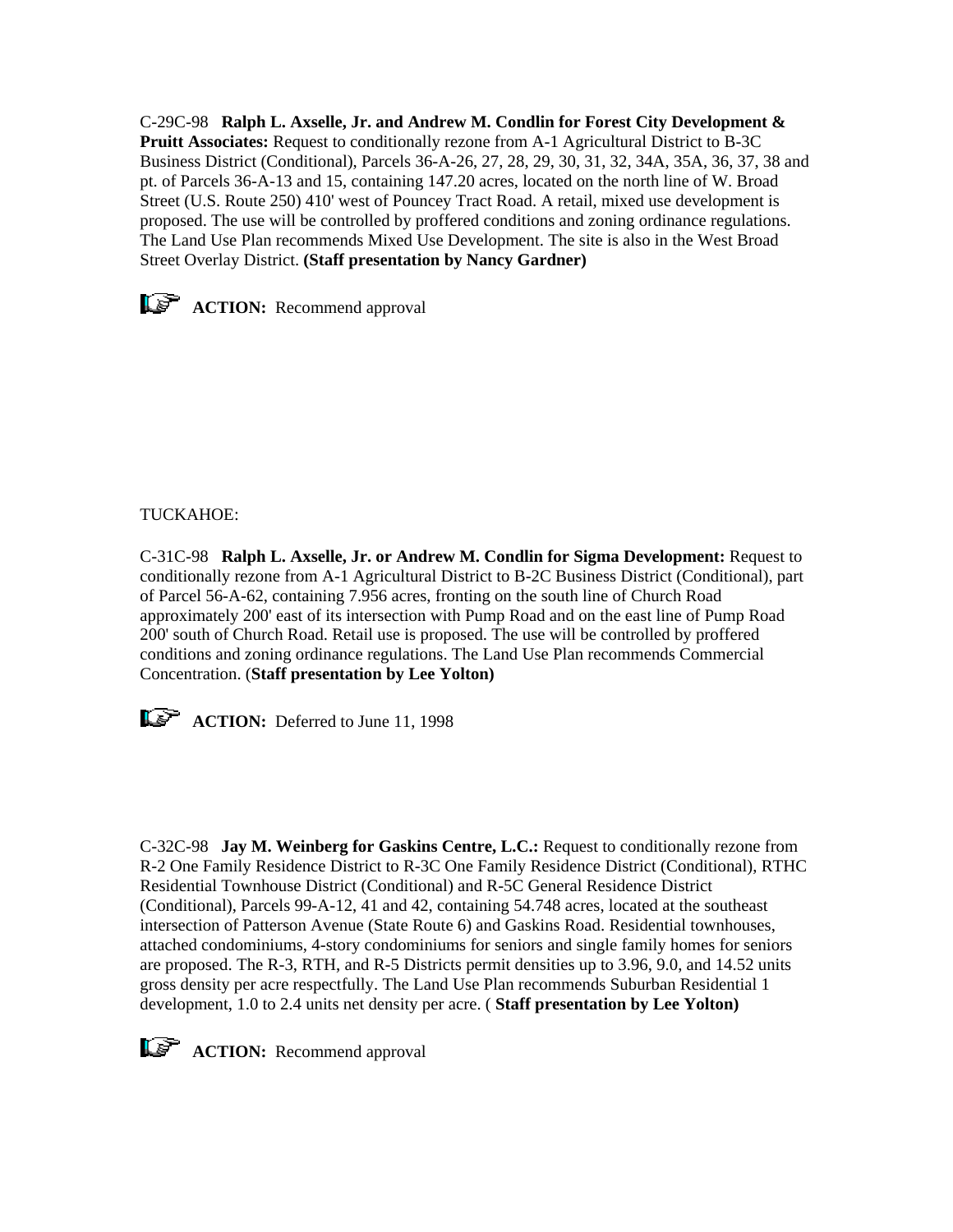### VARINA:

*Deferred from the April 9, 1998 Meeting;*

C-67C-97 Scott D. Stolte for Pendragon Development Company: Request to conditionally rezone from A-1 Agricultural District to R-2AC One Family Residence District (Conditional), Parcel 238-A-31, containing 86.31 acres, located on the west line of I-295 approximately 1,600' north of its intersection with New Market Road (State Route 5). A residential subdivision is proposed. The R-2A District permits densities up to 3.23 units gross density per acre. The Land Use Plan recommends SR 1 Suburban Residential 1 development, 1.0 to 2.4 units net density per acre, Office and Environmental Protection Area. **(Staff presentation by Mark Bittner)**



**ACTION:** Recommend approval

C-34C-98 **Dean E. Hawkins, ASLA for Hotel Holdings Associates and P&T Associates II:** Request for amendment of proffered conditions accepted with rezoning case C-67C-89, on part of Parcel 163-A-19D, containing 3.0 acres, located on the west line of Trampton Road approximately 120' north of its intersection with Audubon Drive. Amendments related to the use of the site and height restrictions are proposed. The existing zoning is M-1C Light Industrial District (Conditional). The site is also in the Airport Safety Overlay District. **(Staff presentation by Mark Bittner)**



**ACTION:** Deferred to June 11, 1998

C-35C-98 **James W. Theobald for Hotel Holdings Associates and P&T Associates II:** Request for amendment of proffered conditions accepted with rezoning case C-67C-89, on part of Parcel 163-A-19D, containing 3.066 acres, located on the east line of Airport Drive (State Route 156) approximately 320' north of its intersection with Audubon Drive. Amendments related to the use of the site and height restrictions are proposed. The existing zoning is M-1C Light Industrial District (Conditional). The site is also in the Airport Safety Overlay District. (**Staff presentation by Mark Bittner)**



**ACTION:** Recommend approval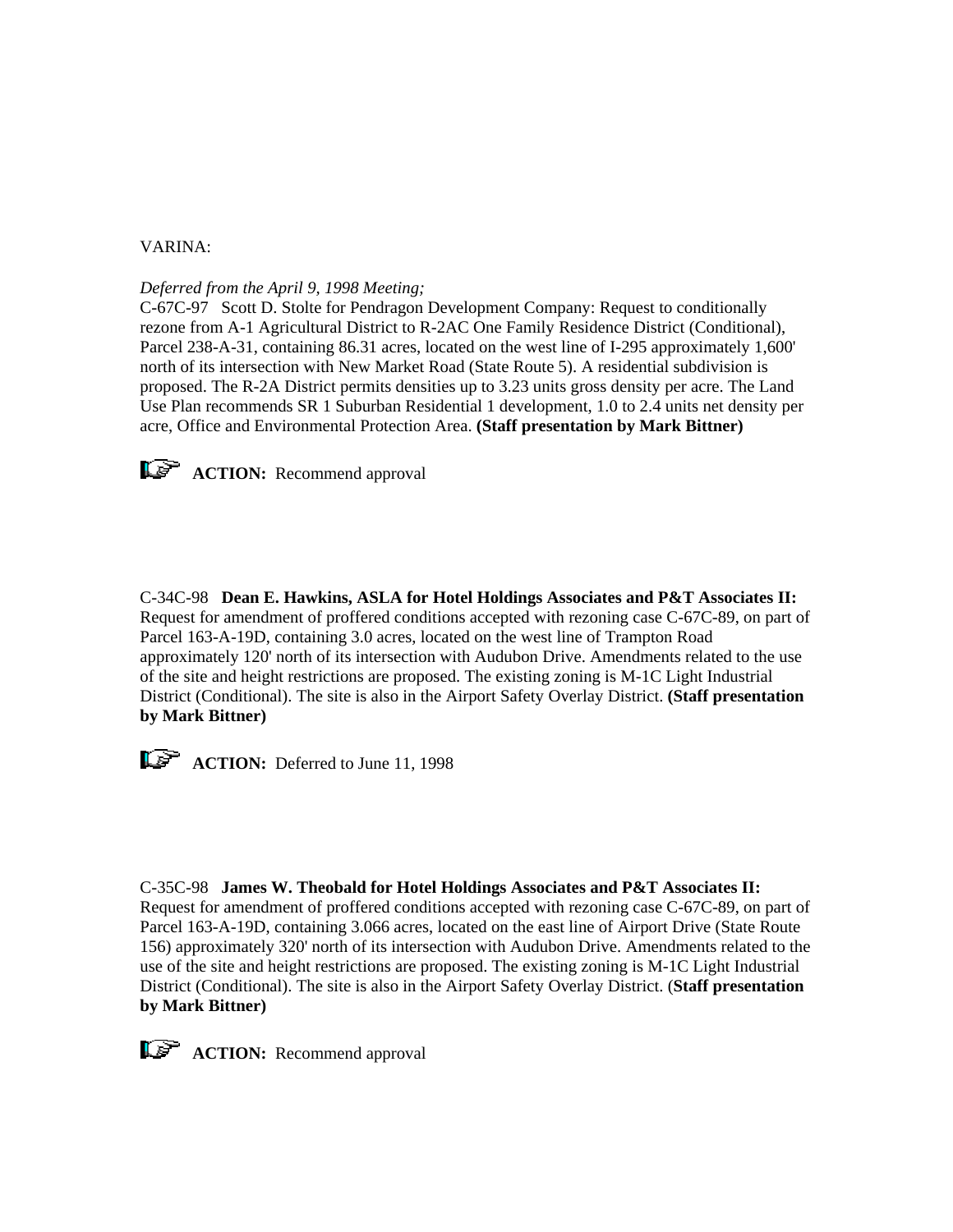P-16-98 **Gloria L. Freye for AAT Communications Corporation:** Request for approval of a provisional use permit in accordance with Sections 24-95(a) and 24-122.1 of Chapter 24 of the County Code in order to construct and operate a communication tower up to 95' high designed for collocation of wireless communication antenna and ground shelters, on part of Parcel 206-A-42, containing 4,245 sq. ft., located at the northwest corner of the intersection of Charles City Road and Interstate 295. The site is zoned A-1 Agricultural District. The site is also in the Airport Safety Overlay District. **(Staff presentation by Mark Bittner)**



**ACTION:** Recommend approval

P-17-98 Susan Stancil for Nextel Communications: Request for approval of a provisional use permit in accordance with Sections 24-95(a) and 24-122.1 of Chapter 24 of the County Code in order to construct and operate a communication tower up to 120' high and related equipment and improvements, on part of Parcel 217-A-30, containing 2,500 sq. ft., located at 3622 Darbytown Court on the east side of Interstate 295. The site is zoned A-1 Agricultural District. The site is also in the ASO Airport Safety Overlay District. (**Staff presentation by Mark Bittner)** 



**ACTION:** Deferred to June 11, 1998

BROOKLAND:

NONE.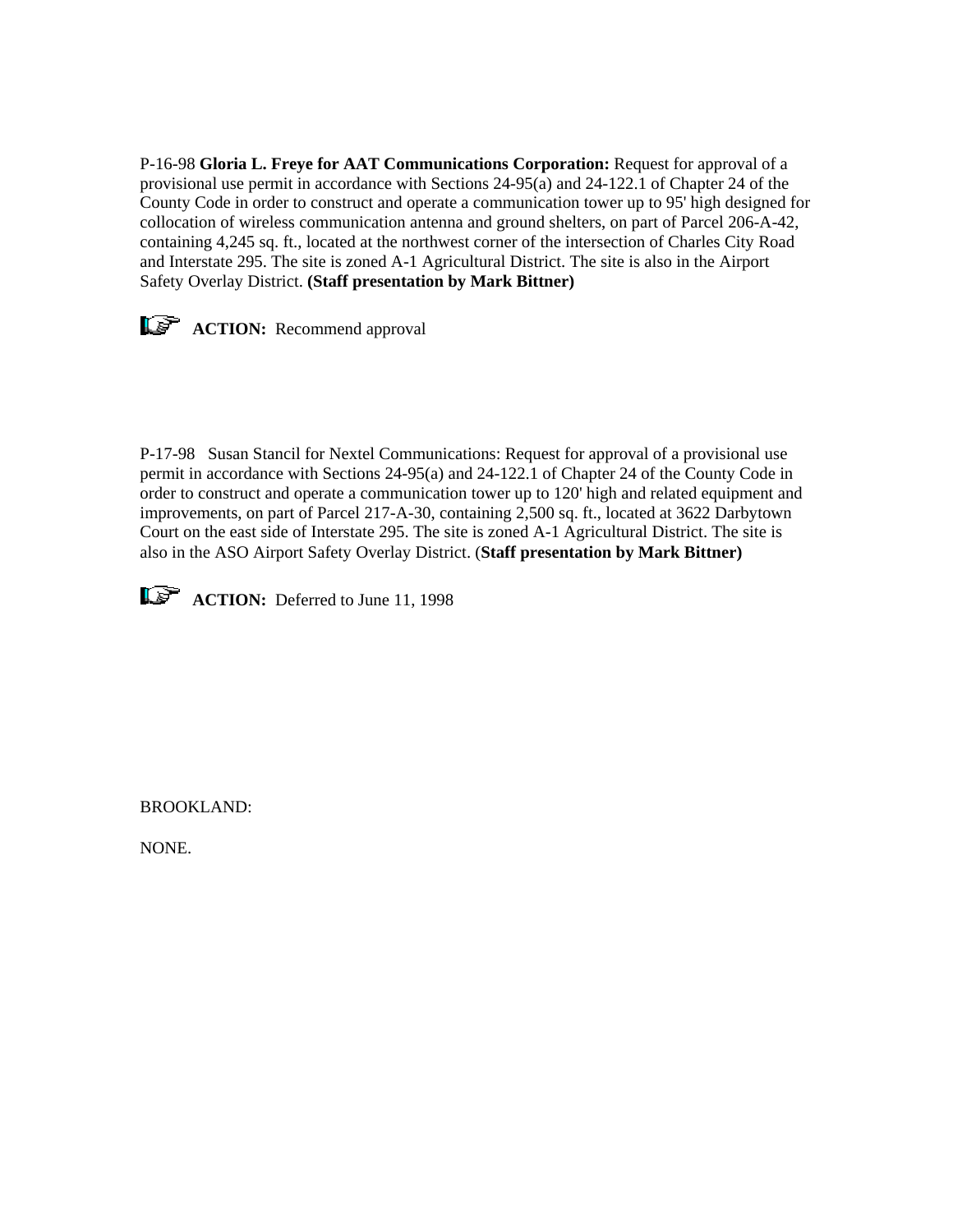# FAIRFIELD:

#### *Deferred from the March 12, 1998 Meeting:*

C-14C-98 **James Thornton for Virginia Center, Inc.:** Request to conditionally rezone from O-3C Office District (Conditional) to M-1C Light Industrial District (Conditional), part of Parcel 24-A-8D, containing approximately 61.74 acres, located on the east line of I-95 approximately 1,620' north of Virginia Center Parkway within the Virginia Center development. Light Industrial uses are proposed. The uses will be controlled by proffered conditions and zoning ordinance regulations. The Land Use Plan recommends Office development. **(Staff presentation by John Merrithew)** 



**ACTION:** Deferred to August 13, 1998

# *Deferred from the April 9, 1998 Meeting:*

C-8C-98 **James Thornton for Virginia Center, Inc.:** Request to conditionally rezone from R-2A One Family Residence District to O-3C Office District (Conditional), Part of Parcels 33-A-46 & 47, containing 11.78 acres, located at the southeast corner of Brook Road (U. S. Route 1) and Virginia Center Parkway. Office use is proposed. The use will be controlled by proffered conditions and zoning ordinance regulations. The Land Use Plan recommends Office development. **(Staff presentation by Lee Yolton)**



**ACTION:** Recommend approval

# *Deferred from the April 9, 1998 Meeting:*

C-15C-98 **Clement Tingley for Easy Living Corporation:** Request to conditionally rezone from A-1 Agricultural District to R-4AC One Family Residence District Conditional, Parcels 85-A-2, 3 and 5, containing approximately 31.0 acres, located on the north line of North Road at its intersection with Edgefield Court and Edgefield Street. A single family residential subdivision is proposed. The R-4A District permits densities up to 5.62 units gross density per acre. The Land Use Plan recommends Urban Residential development, 3.4 to 6.8 units net density per acre. **(Staff presentation by John Merrithew)**

**ACTION:** Deferred to June 11, 1998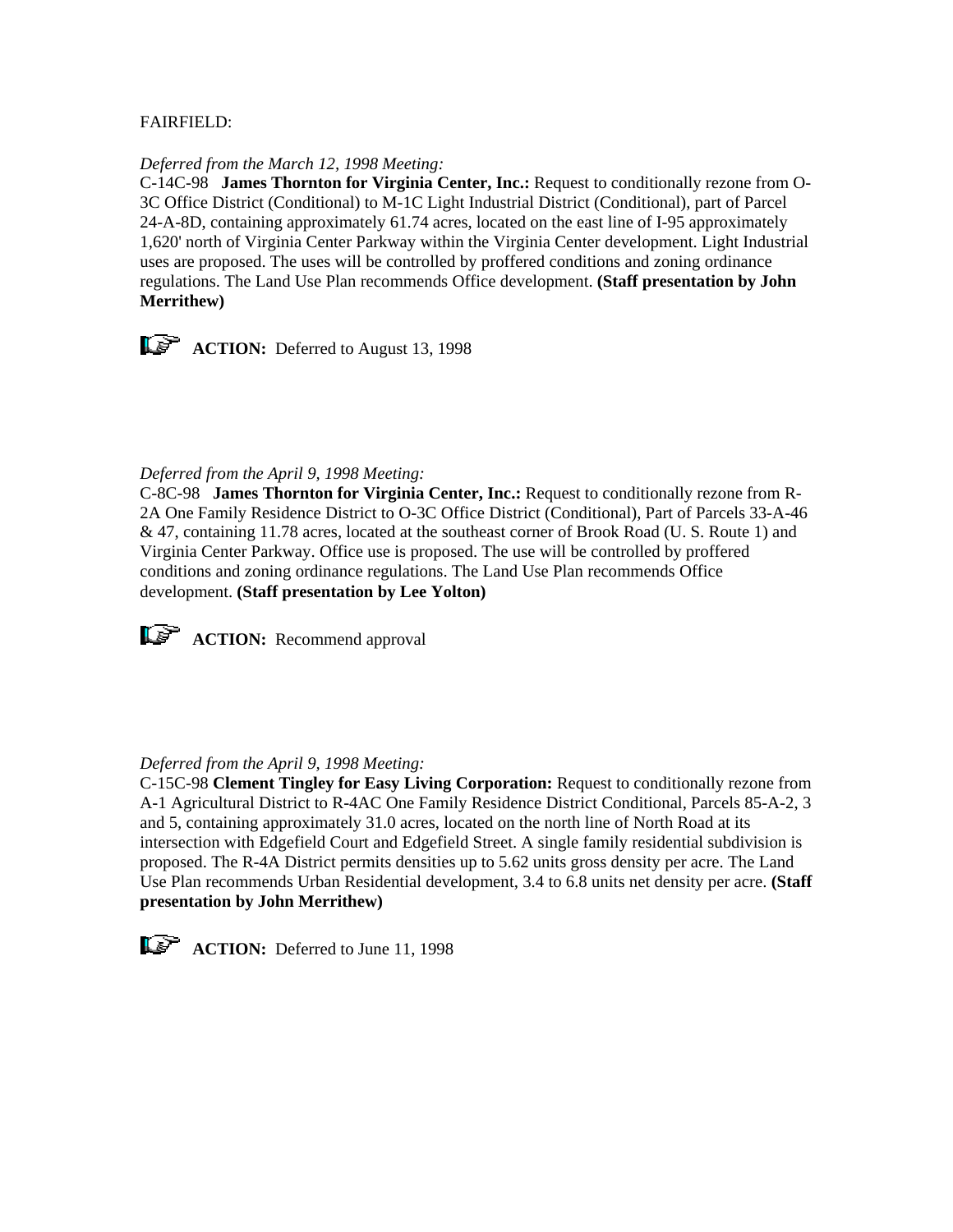### *Deferred from the April 9, 1998 Meeting:*

C-23C-98 **Ralph L. Axselle, Jr. and Andrew M. Condlin for Andrew & Kelley Mulcunry & Milton E. & Brenda S. Womack:** Request to conditionally rezone from R-2A One Family Residence District to O-2C Office District (Conditional), Parcels 33-A-41 and 41A, containing 7.706 acres, located at the northeast corner of Old Francis Road and Bundle of Joy Lane. Office development is proposed. The use will be controlled by proffered conditions and zoning ordinance regulations. The Land Use Plan recommends Office development. **(Staff presentation by Mark Bittner)**



**ACTION:** Recommend approval

P-18-98 **Glenn R. Moore for Lakeside Cue Lounge, Inc.:** Request for approval of a provisional use permit in accordance with Sections 22-58.2(e) and 24-122.1 of Chapter 24 of the County Code in order to relocate the Lakeside Cue Lounge to Parcel 94-20-5-2 (5505 Lakeside Avenue), and allow a billiard operation on the property, containing 0.344 acre, located at the northeast intersection of Lakeside Avenue and Dumbarton Road in the Bloomingdale Subdivision. The site is zoned B-2 Business District. **(Staff presentation by John Merrithew)**

**ACTION:** Recommend approval

C-24C-98 **Arthur McGurn:** Request to conditionally rezone from A-1 Agricultural District and R-2C One Family Residence District (Conditional) to R-5C General Residence District (Conditional), Parcels 32-A-102N, 117 and 122, and Part of Parcel 32-A-114A, containing 12.659 acres, located at the southeast corner of Francis Road and Virginia Center Parkway. Multi-family development is proposed. The R-5 District permits densities up to 14.52 units gross density per acre. The Land Use Plan recommends Suburban Residential 2, 2.4 to 3.4 units net density per acre, and Government uses. **(Staff presentation by Nancy Gardner)**



**ACTION:** Deferred to July 9, 1998

C-39C-98 **Yuen Y. Chin:** Request to conditionally rezone from B-2 Business District to B-3C Business District (Conditional), Parcel 118-A-55 (3710 Mechanicsville Turnpike), containing 0.805 acre, located on the west side of Mechanicsville Turnpike (U.S. Route 360) approximately 450' south of its intersection with Laburnum Avenue. A restaurant and used car lot are proposed. The use will be controlled by proffered conditions and zoning ordinance regulations. The Land Use Plan recommends Commercial Arterial development. The site is also in the ASO Airport Safety Overlay District. **(Staff presentation by Nancy Gardner)**



**ACTION:** Recommend denial